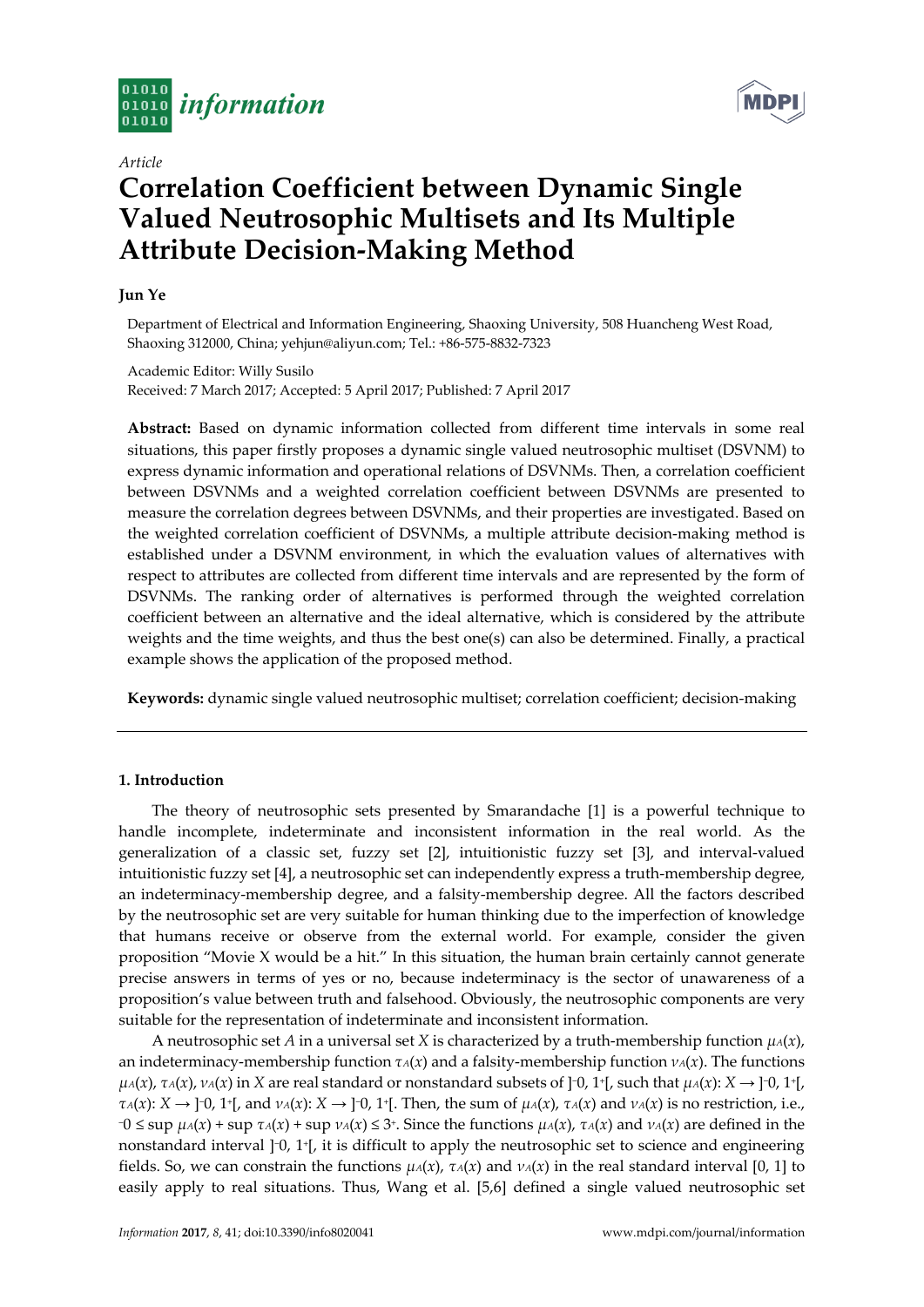(SVNS) and an interval neutrosophic set (INS), which are the subclasses of the neutrosophic set. SVNSs and INSs are more suitable for the representation of indeterminate and inconsistent information in science and engineering applications.

Recently, neutrosophic sets have become research topics in engineering areas, such as decision-making [7–17], clustering analysis [18,19], and image processing [20–22]. By means of combining neutrosophic sets with other sets, some extensions of them have been recently developed, such as neutrosophic soft sets [23–25], single valued neutrosophic hesitant fuzzy sets [26,27], interval neutrosophic hesitant sets [28], interval neutrosophic linguistic sets [29], single valued neutrosophic linguistic sets [30]. Moreover, these have been successfully applied in decision-making. Furthermore, multi-valued neutrosophic sets for medical diagnosis [31] and decision-making [32,33] were proposed under multi-valued neutrosophic environments. Neutrosophic refined sets and bipolar neutrosophic refined sets were also developed for solving medical diagnosis problems [34–37]. Normal neutrosophic fuzzy numbers were presented to handle multiple attribute decision-making problems with normal neutrosophic fuzzy information [38,39].

In general, all of the above studies have significantly advanced in the theory and applications of various neutrosophic sets. However, the aforementioned neutrosophic information is collected all at once, at the same time, which is also called static information. But, as for some complex problems in real situations, such as some complex decision-making problems, moving image processing problems, complex medical diagnosis problems, and personnel dynamic examination, we have to consider these dynamic problems in different time intervals. In these cases, how can we express the dynamic problems? One solution is to express dynamic information collected from different time intervals by dynamic single valued neutrosophic multisets. To do so, the main aims of this paper are: (1) to propose a dynamic single valued neutrosophic multiset (DSVNM) as a better tool for expressing dynamic information of dynamic problems; (2) to develop correlation coefficients between DSVNMs for measuring the correlation degree between two DSVNMs; and (3) to apply the correlation coefficient to multiple attribute decision-making problems with DSVNM information.

The rest of the article is organized as follows. Section 2 introduces some concepts and basic operations of SVNSs and a correlation coefficient between SVNSs. Sections 3 presents a DSVNM and its basic operational relations. A correlation coefficient between DSVNMs and a weighted correlation coefficient between DSVNMs are proposed and their properties are investigated in Section 4. Section 5 develops a multiple attribute decision-making method using the weighted correlation coefficient of DSVNMs under DSVNM environment. In Section 6, a practical example of a decision-making problem concerning investment alternatives is provided to demonstrate the applications of the proposed decision-making method under DSVNM environment. Conclusions and further research are given in Section 7.

## **2. Some Concepts of SVNSs**

Smarandache [1] originally presented the concept of a neutrosophic set from a philosophical point of view. To easily use it in real applications, Wang et al. [6] introduced the concept of SVNS as a subclass of the neutrosophic set and gave the following definition.

**Definition 1** [6]**.** *Let X be a universal set. A SVNS A in X is characterized by a truth-membership function μA(x), an indeterminacy-membership function τA(x) and a falsity-membership function νA(x). Then, a SVNS A can be denoted by the following form:*

$$
A = \left\langle \left\langle x, \mu_A(x), \tau_A(x), \nu_A(x) \right\rangle \middle| \ x \in X \right\rangle
$$

where  $\mu_A(x)$ ,  $\tau_A(x)$ ,  $\nu_A(x) \in [0, 1]$  for each x in X. Therefore, the sum of  $\mu_A(x)$ ,  $\tau_A(x)$  and  $\nu_A(x)$  satisfies the *condition*  $0 \leq \mu_A(x) + \tau_A(x) + \nu_A(x) \leq 3$ .

For two SVNSs  $A = \langle x, \mu_A(x), \tau_A(x), \nu_A(x) \rangle | x \in X \rangle$  and  $B = \langle x, \mu_B(x), \tau_B(x), \nu_B(x) \rangle | x \in X \rangle$ , there are the following relations [6]: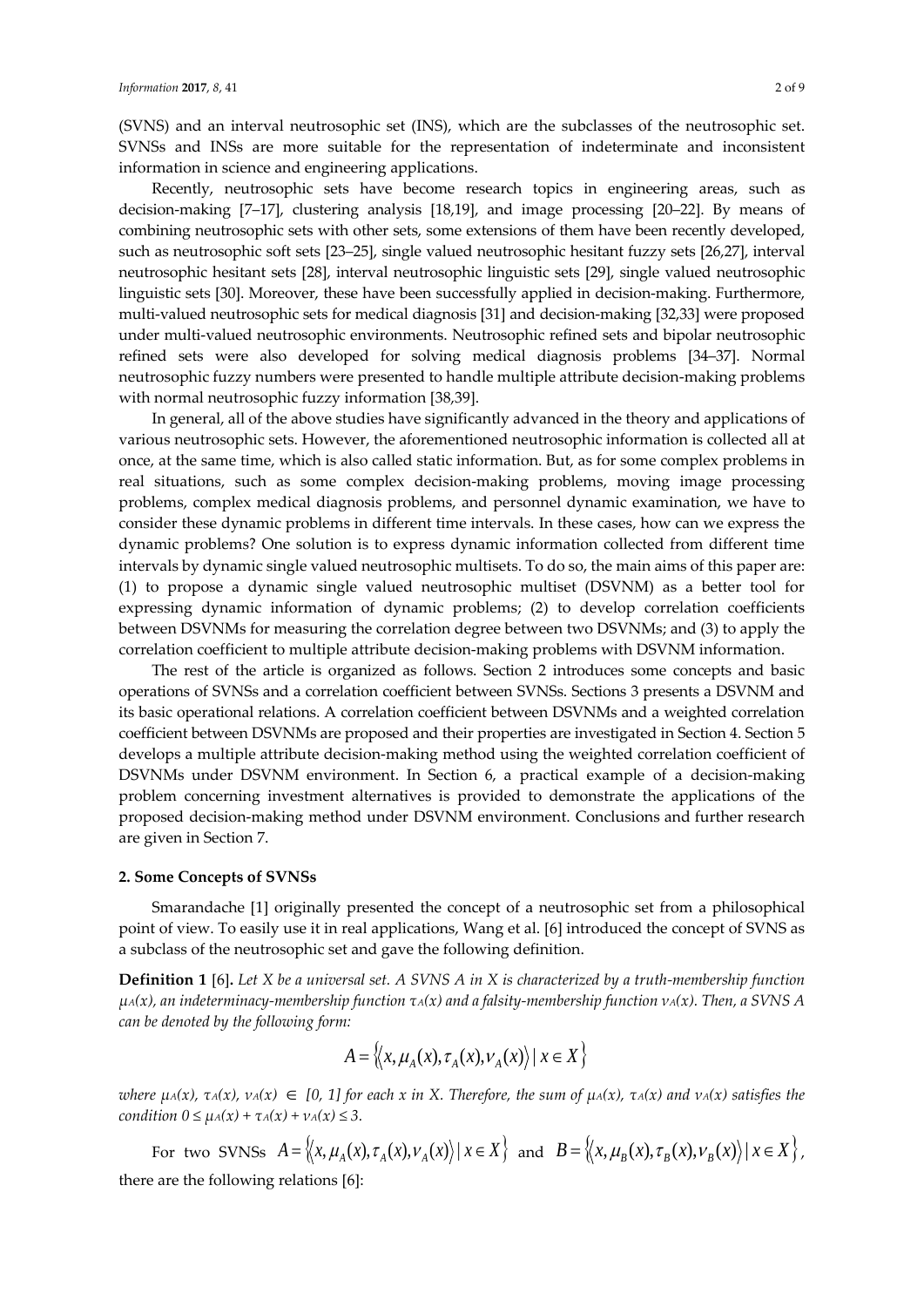*Information* **2017**, *8*, 41 3 of 9

- (1) Complement:  $A^c = \langle x, v_A(x), 1 \tau_A(x), \mu_A(x) \rangle \mid x \in X \rangle$ ;
- (2) Inclusion:  $A \subseteq B$  if and only if  $\mu_A(x) \le \mu_B(x)$ ,  $\tau_A(x) \ge \tau_B(x)$ ,  $\nu_A(x) \ge \nu_B(x)$  for any x in X;
- (3) Equality:  $A = B$  if and only if  $A \subseteq B$  and  $B \subseteq A$ ;
- (4) Union:  $A \cup B = \langle x, \mu_A(x) \lor \mu_B(x), \tau_A(x) \land \tau_B(x), \nu_A(x) \land \nu_B(x) \rangle | x \in X \rangle;$
- (5) Intersection:  $A \cap B = \langle x, \mu_A(x) \land \mu_B(x), \tau_A(x) \lor \tau_B(x), \nu_A(x) \lor \nu_B(x) \rangle \mid x \in X \rangle;$
- (6) Addition:  $A + B = \langle x, \mu_A(x) + \mu_B(x) \mu_A(x)\mu_B(x), \tau_A(x)\tau_B(x), \nu_A(x)\nu_B(x) \rangle \mid x \in X \rangle;$
- (7) Multiplication:  $A\times B=\langle x,\mu_A(x)\mu_B(x),\tau_A(x)+\tau_B(x)-\tau_A(x)\tau_B(x),\nu_A(x)+\nu_B(x)-\nu_A(x)\nu_B(x)\rangle\,|\,x\in X\rangle.$

Then, Ye [8] defined a correlation coefficient between *A* and *B* as follows:

$$
R(A,B) = \frac{\sum_{j=1}^{n} \left[ \mu_A(x_j) \mu_B(x_j) + \tau_A(x_j) \tau_B(x_j) + \nu_A(x_j) \nu_B(x_j) \right]}{\sqrt{\sum_{j=1}^{n} \left[ (\mu_A(x_j))^2 + (\tau_A(x_j))^2 + (\nu_A(x_j))^2 \right] \sqrt{\sum_{j=1}^{n} \left[ (\mu_B(x_j))^2 + (\tau_B(x_j))^2 + (\nu_B(x_j))^2 \right]}}} \tag{1}
$$

The correlation coefficient between *A* and *B* satisfies the following properties [8]:

- $(P1)$  0 ≤  $R(A, B)$  ≤ 1;
- (P2)  $R(A, B) = 1$  if  $A = B$ ;
- (P3)  $R(A, B) = R(B, A)$ .

# **3. Dynamic Single Valued Neutrosophic Multiset**

This section proposes a dynamic single valued neutrosophic multiset and its operational relations.

**Definition 2.** Let X be a nonempty set with generic elements in X denoted by x, and  $t = \{t_1, t_2, ..., t_q\}$  be a time *sequence. A dynamic single valued neutrosophic multiset (DSVNM) A(t) collected from X and t is characterized by a truth-membership time sequence*  $(\mu_A(t_1, x), \mu_A(t_2, x), ..., \mu_A(t_q, x))$ *, an* indeterminacy-membership time sequence  $(\tau_A(t_1,x),\tau_A(t_2,x),...,\tau_A(t_q,x))$  , and a falsity-membership time sequence  $(V_A(t_1, x), V_A(t_2, x), ..., V_A(t_q, x))$  such that  $\mu_A(t_k, x): X \to R$ ,  $\tau_A(t_k, x): X \to R$ ,  $\nu_A(t_k, x): X \to R$  for  $t_k \in t$  and  $x \in X$ , where R is the set of all real numbers in the real unit interval [0, 1]. Then, a DSVNM A(t) *is denoted by:*

$$
A(t) = \left\{ \left\langle \begin{array}{l} x, (\mu_A(t_1, x), \mu_A(t_2, x), ..., \mu_A(t_q, x)), \\ (r_A(t_1, x), r_A(t_2, x), ..., r_A(t_q, x)), \\ (v_A(t_1, x), v_A(t_2, x), ..., v_A(t_q, x)) \end{array} \right\rangle | t_k \in t, x \in X \right\}
$$

Obviously, the sum of  $\mu_A(t_k, x)$ ,  $\tau_A(t_k, x)$ ,  $\nu_A(t_k, x) \in [0, 1]$  satisfies the condition  $0 \leq \mu_A(t_k, x) + \tau_A(t_k, x) + \tau_A(t_k, x)$  $v_A(t_k, x) \leq 3$  for  $t_k \in t$  and  $x \in X$  and  $k = 1, 2, ..., q$ .

For convenience, a DSVNM *A*(*t*) can be denoted by the following simplified form:

$$
A(t) = \left\langle \left\langle x, \mu_A(t_k, x), \tau_A(t_k, x), \nu_A(t_k, x) \right\rangle \middle| t_k \in t, x \in X \right\rangle
$$

For example, a DSVNM in the time sequence  $t = \{t_1, t_2, t_3\}$  and a universal set  $X = \{x_1, x_2\}$  is given as:

$$
A(t) = \{ \langle x_1, (0.3, 0.2, 0.5), (0.4, 0.3, 0.5), (0.6, 0.8, 0.9) \rangle, \langle x_2, (0.4, 0.4, 0.3), (0.1, 0.2, 0.1), (0.3, 0.5, 0.4) \rangle \}
$$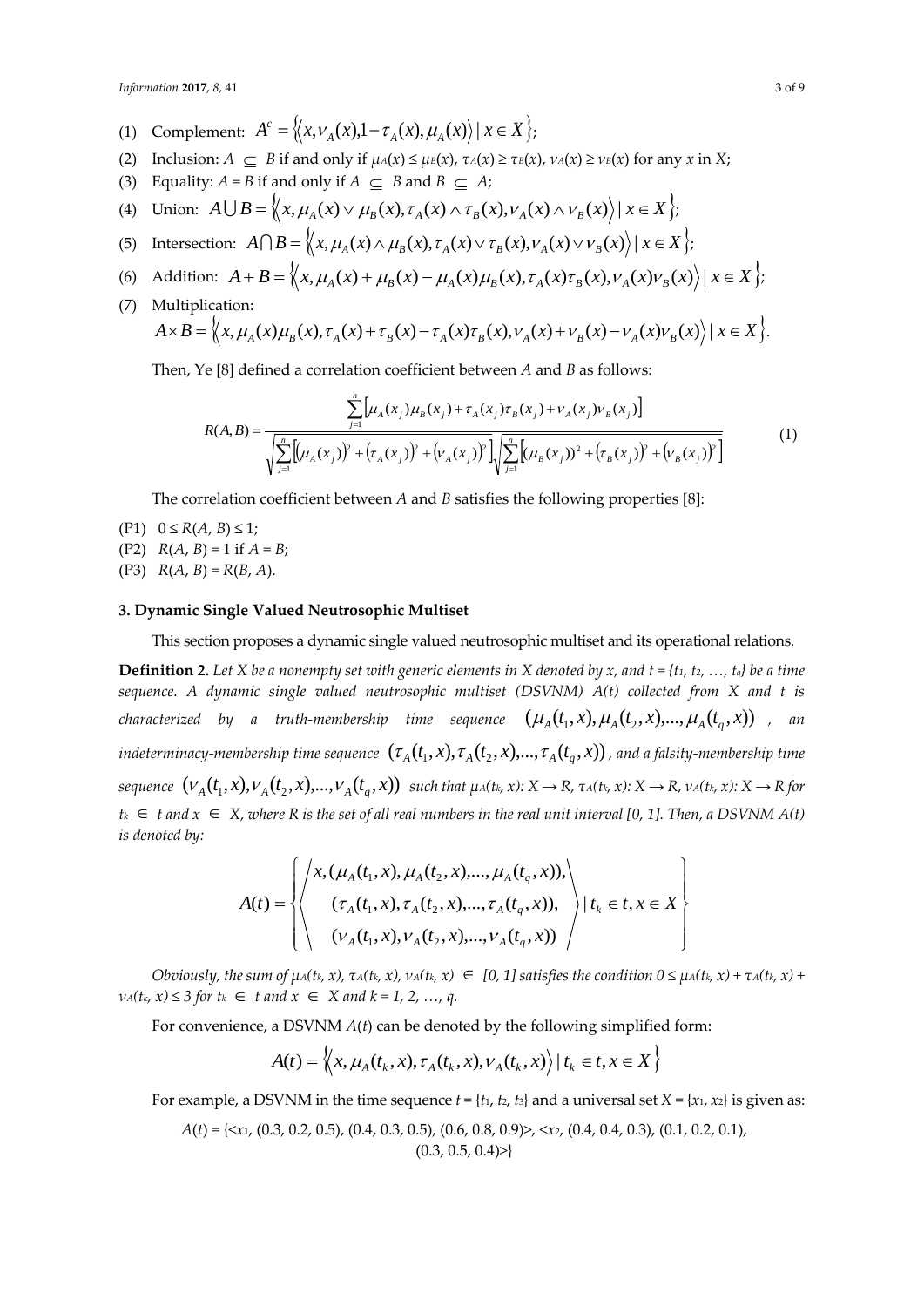**Definition 3.** Let  $A(t) = \{ \langle x, \mu_A(t_k, x), \tau_A(t_k, x), \nu_A(t_k, x) \rangle \mid t_k \in t, x \in X \}$  and  $B(t) = \{ \langle x, \mu_B(t_k, x), \tau_B(t_k, x), \nu_A(t_k, x), \nu_A(t_k, x) \rangle \mid t_k \in t, x \in X \}$  $\nu$ <sup>*B*</sup>(*t*<sub>*k*</sub>, *x*))  $\vert$  *t*<sub>k</sub>  $\in$  *t*, *x*  $\in$  *X} be any two DSVNMs in <i>t* = {*t*<sub>1</sub>, *t*<sub>2</sub>, …, *t*<sub>*q*</sub>} and X. Then, there are the following *relations:*

- (1) Inclusion:  $A(t) \subseteq B(t)$  if and only if  $\mu_A(t_k, x) \leq \mu_B(t_k, x)$ ,  $\tau_A(t_k, x) \geq \tau_B(t_k, x)$ ,  $\nu_A(t_k, x) \geq \nu_B(t_k, x)$  for  $k = 1, 2, \ldots$ *…, q* and  $x$  ∈  $X$ ;
- (2) *Equality:*  $A(t) = B(t)$  *if and only if*  $A(t) \subseteq B(t)$  *and*  $B(t) \subseteq A(t)$ ;
- (3) Complement:  $A^{c}(t) = \langle x, v_{A}(t_{k}, x), (1 \tau_{A}(t_{k}, x)), \mu_{A}(t_{k}, x) \rangle | t_{k} \in t, x \in X \rangle$ ;
- *(4) Union:*

$$
A(t) \bigcup B(t) = \Big\langle \Big\langle x, \mu_A(t_k, x) \vee \mu_B(t_k, x), \tau_A(t_k, x) \wedge \tau_B(t_k, x), \nu_A(t_k, x) \wedge \nu_B(t_k, x) \Big\rangle \Big| t_k \in t, x \in X \Big\};
$$

*(5) Intersection:* 

$$
A(t)\bigcap B(t)=\Big\langle\big\langle x,\mu_A(t_k,x)\wedge\mu_B(t_k,x),\tau_A(t_k,x)\vee\tau_B(t_k,x),\nu_A(t_k,x)\vee\nu_B(t_k,x)\big\rangle\big|t_k\in t,x\in X\Big\rangle.
$$

For convenience, we can use  $a(t) = \langle (\mu(t_1, x), \mu(t_2, x), ..., \mu(t_q, x)), (\tau(t_1, x), \tau(t_2, x), ..., \tau(t_q, x)), (\nu(t_1, x), \tau(t_2, x), ..., \tau(t_q, x)) \rangle$ *ν(t2, x), …, ν(tq, x)) to represent a basic element in a DSVNM A(t) and call it a dynamic single valued neutrosophic multiset element (DSVNME).*

**Definition 4.** Let  $a_1(t) = \langle (\mu_1(t_1, x), \mu_1(t_2, x), \dots, \mu_1(t_q, x)), (\tau_1(t_1, x), \tau_1(t_2, x), \dots, \tau_1(t_q, x)), (\nu_1(t_1, x), \nu_1(t_2, x), \dots, \nu_q(t_q, x)) \rangle$  $v_1(t_q, x)$ ) and  $a_2(t) = \langle (\mu_2(t_1, x), \mu_2(t_2, x), ..., \mu_2(t_q, x)), (\tau_2(t_1, x), \tau_2(t_2, x), ..., \tau_2(t_q, x)), (v_2(t_1, x), v_2(t_2, x), ..., \tau_q(t_q, x)) \rangle$  $\langle v_2(t_q, x) \rangle$  be two DSVNMEs and  $\lambda \geq 0$ , then the operational rules of DSVNMEs are defined as follows:

$$
a_{1}(t) \otimes a_{2}(t) = \begin{pmatrix} (\mu_{1}(t_{1},x) + \mu_{2}(t_{1},x) - \mu_{1}(t_{1},x) \mu_{2}(t_{1},x), \\ \mu_{1}(t_{2},x) + \mu_{2}(t_{2},x) - \mu_{1}(t_{2},x) \mu_{2}(t_{2},x), \\ ..., \mu_{1}(t_{q},x) + \mu_{2}(t_{q},x) - \mu_{1}(t_{q},x) \mu_{2}(t_{q},x)), \\ (\tau_{1}(t_{1},x) \tau_{2}(t_{1},x), \tau_{1}(t_{2},x) \tau_{2}(t_{2},x), ..., \tau_{1}(t_{q},x) \tau_{2}(t_{q},x)), \\ (\nu_{1}(t_{1},x) \nu_{2}(t_{1},x), \nu_{1}(t_{2},x) \nu_{2}(t_{2},x), ..., \nu_{1}(t_{q},x) \nu_{2}(t_{q},x)), \\ (\nu_{1}(t_{1},x) \nu_{2}(t_{1},x), \mu_{1}(t_{2},x) \mu_{2}(t_{2},x), ..., \mu_{1}(t_{q},x) \mu_{2}(t_{q},x)), \\ (\tau_{1}(t_{1},x) + \tau_{2}(t_{1},x) - \tau_{1}(t_{1},x) \tau_{2}(t_{1},x), \\ \tau_{1}(t_{2},x) + \tau_{2}(t_{2},x) - \tau_{1}(t_{2},x) \tau_{2}(t_{2},x), \\ ..., \tau_{1}(t_{q},x) + \tau_{2}(t_{q},x) - \tau_{1}(t_{q},x) \tau_{2}(t_{q},x)), \\ (\nu_{1}(t_{1},x) + \nu_{2}(t_{1},x) - \nu_{1}(t_{1},x) \nu_{2}(t_{1},x), \\ \nu_{1}(t_{2},x) + \nu_{2}(t_{2},x) - \nu_{1}(t_{2},x) \nu_{2}(t_{2},x), \\ ..., \nu_{1}(t_{q},x) + \nu_{2}(t_{q},x) - \nu_{1}(t_{q},x) \nu_{2}(t_{q},x)) \end{pmatrix}
$$
  

$$
\lambda a_{1}(t) = \begin{pmatrix} (\mu - (1 - \mu_{1}(t_{1},x))^{2}, 1 - (1 - \mu_{1}(t_{2},x))^{2}, ..., 1 - (1 - \mu_{1}(t_{q},x))^{2}, \\ (\tau_{1}^{2}(t_{1},x), \tau_{
$$

# **4. Correlation Coefficient of DSVNMs**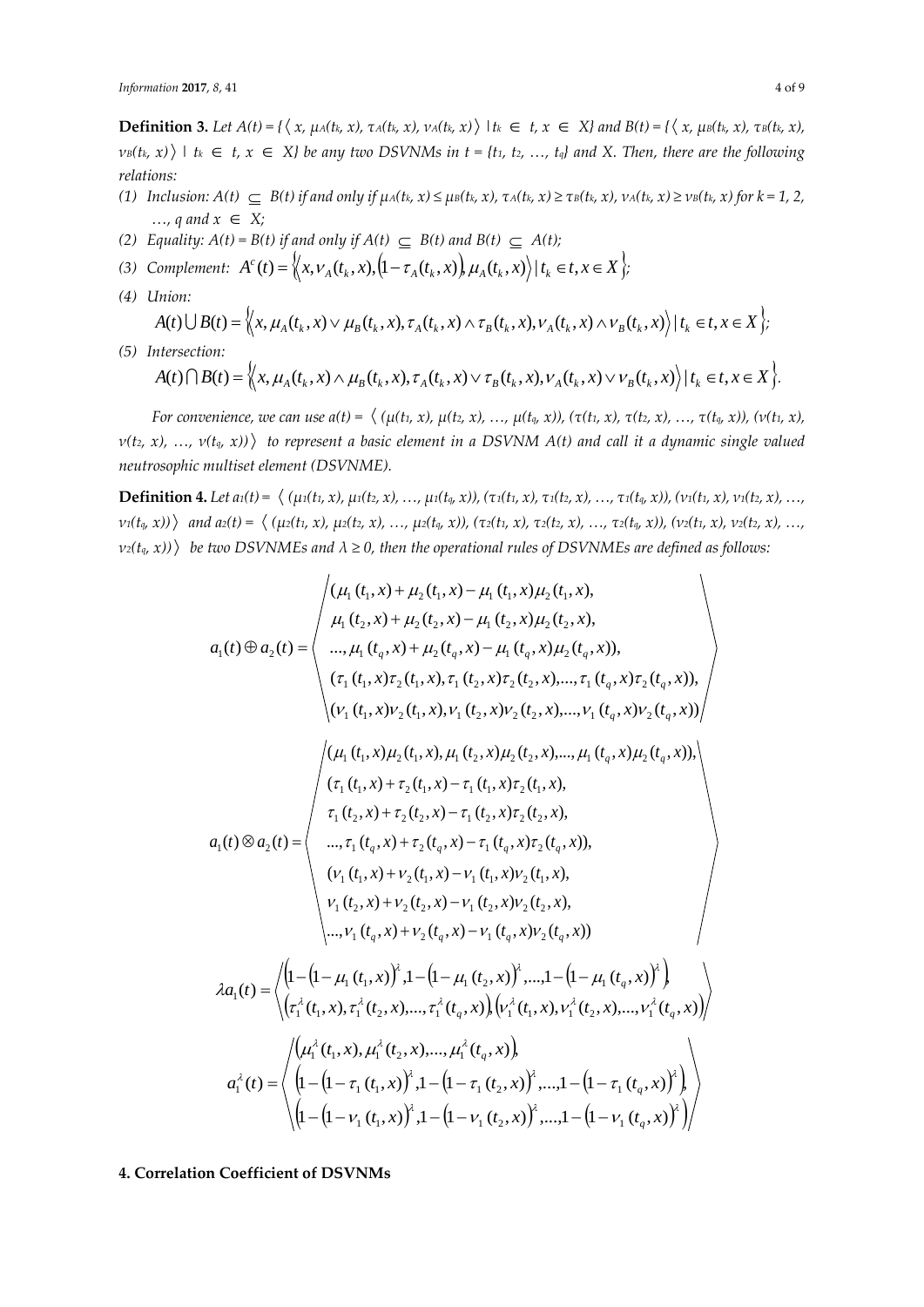Correlation coefficients are usually used in science and engineering applications. They play an important role in decision-making, pattern recognition, clustering analysis, and so on. In regards to this, this section proposes a correlation coefficient of DSVNMs and a weighted correlation coefficient of DSVNMs.

Based on DSVNMs constructed by dynamic truth-membership degrees, dynamic indeterminacy-membership degrees, and dynamic falsity-membership degrees corresponding to *t* =  $\{t_1, t_2, \ldots, t_q\}$ , we can give the following definition of a correlation coefficient between DSVNMs.

**Definition 5.** Let  $A(t) = \{ \langle x, \mu_A(t_k, x), \tau_A(t_k, x), \nu_A(t_k, x) \rangle \mid t_k \in t, x \in X \}$  and  $B(t) = \{ \langle x, \mu_B(t_k, x), \tau_B(t_k, x), \nu_A(t_k, x), \nu_A(t_k, x) \rangle \mid t_k \in t, x \in X \}$  $v_B(t_k, x)$  |  $t_k \in t, x \in X$  be any two DSVNMs in  $t = \{t_1, t_2, ..., t_q\}$  and  $X = (x_1, x_2, ..., x_n)$ . Then, a *correlation coefficient between A(t) and B(t) is defined as:*

$$
\rho(A(t), B(t)) = \frac{1}{q} \sum_{k=1}^{n} \left[ \mu_A(t_k, x_j) \mu_B(t_k, x_j) + \tau_A(t_k, x_j) \tau_B(t_k, x_j) + \nu_A(t_k, x_j) \nu_B(t_k, x_j) \right]
$$
  

$$
\left( \sqrt{\sum_{j=1}^{n} \left[ (\mu_A(t_k, x_j))^2 + (\tau_A(t_k, x_j))^2 + (\nu_A(t_k, x_j))^2 \right]} \right)
$$
  

$$
\left( \sqrt{\sum_{j=1}^{n} \left[ (\mu_B(t_k, x_j))^2 + (\tau_B(t_k, x_j))^2 + (\nu_B(t_k, x_j))^2 \right]} \right)
$$
  
(2)

**Theorem 1.** *The correlation coefficient between A and B satisfies the following properties:*

*(P1)*  $0 \le \rho(A(t), B(t)) \le 1;$  $(P2)$   $\rho(A(t), B(t)) = 1$  if  $A(t) = B(t);$  $(P3)$   $\rho(A(t), B(t)) = \rho(B(t), A(t)).$ 

#### **Proof.**

(P1) The inequality  $\rho(A(t), B(t)) \ge 0$  is obvious. Then, let us prove  $\rho(A(t), B(t)) \le 1$ . According to the Cauchy–Schwarz inequality:

$$
(x_1y_1 + x_2y_2 + \dots + x_ny_n)^2 \leq (x_1^2 + x_2^2 + \dots + x_n^2) \cdot (y_1^2 + y_2^2 + \dots + y_n^2)
$$

where  $(x_1, x_2, ..., x_n) \in R^n$  and  $(y_1, y_2, ..., y_n) \in R^n$ . Then, we can obtain the following inequality:

$$
(x_1y_1 + x_2y_2 + \dots + x_ny_n) \le \sqrt{(x_1^2 + x_2^2 + \dots + x_n^2)} \cdot \sqrt{(y_1^2 + y_2^2 + \dots + y_n^2)}
$$

According to the above inequality, there is the following inequality:

$$
\sum_{j=1}^{n} \mu_{A}(t_{k}, x_{j}) \sum_{j=1}^{n} \mu_{B}(t_{k}, x_{j}) + \sum_{j=1}^{n} \tau_{A}(t_{k}, x_{j}) \sum_{j=1}^{n} \tau_{B}(t_{k}, x_{j}) + \sum_{j=1}^{n} \nu_{A}(t_{k}, x_{j}) \sum_{j=1}^{n} \nu_{B}(t_{k}, x_{j}) \leq \sqrt{\sum_{j=1}^{n} (\mu_{A}(t_{k}, x_{j}))^{2} + \sum_{j=1}^{n} (\tau_{A}(t_{k}, x_{j}))^{2} + \sum_{j=1}^{n} (\tau_{A}(t_{k}, x_{j}))^{2} + \sum_{j=1}^{n} (\tau_{B}(t_{k}, x_{j}))^{2} + \sum_{j=1}^{n} (\nu_{B}(t_{k}, x_{j}))^{2} + \sum_{j=1}^{n} (\nu_{B}(t_{k}, x_{j}))^{2} + \sum_{j=1}^{n} (\nu_{B}(t_{k}, x_{j}))^{2} + \sum_{j=1}^{n} (\nu_{B}(t_{k}, x_{j}))^{2} + \sum_{j=1}^{n} (\nu_{B}(t_{k}, x_{j}))^{2} + \sum_{j=1}^{n} (\nu_{B}(t_{k}, x_{j}))^{2} + \sum_{j=1}^{n} (\nu_{B}(t_{k}, x_{j}))^{2} + \sum_{j=1}^{n} (\nu_{B}(t_{k}, x_{j}))^{2} + \sum_{j=1}^{n} (\nu_{B}(t_{k}, x_{j}))^{2} + \sum_{j=1}^{n} (\nu_{B}(t_{k}, x_{j}))^{2} + \sum_{j=1}^{n} (\nu_{B}(t_{k}, x_{j}))^{2} + \sum_{j=1}^{n} (\nu_{B}(t_{k}, x_{j}))^{2} + \sum_{j=1}^{n} (\nu_{B}(t_{k}, x_{j}))^{2} + \sum_{j=1}^{n} (\nu_{B}(t_{k}, x_{j}))^{2} + \sum_{j=1}^{n} (\nu_{B}(t_{k}, x_{j}))^{2} + \sum_{j=1}^{n} (\nu_{B}(t_{k}, x_{j}))^{2} + \sum_{j=1}^{n} (\nu_{B}(t_{k}, x_{j}))^{2} + \sum_{j=1}^{n} (\nu_{B}(t_{k}, x_{j}))^{2} + \sum_{j=1}^{n} (\nu_{B}(t_{k}, x_{
$$

Hence, there is:

$$
\frac{\sum_{j=1}^{n} \Big[ \mu_A(t_k, x_j) \mu_B(t_k, x_j) + \tau_A(t_k, x_j) \tau_B(t_k, x_j) + \nu_A(t_k, x_j) \nu_B(t_k, x_j) \Big] \leq
$$
\n
$$
\sqrt{\sum_{j=1}^{n} \Big[ \mu_A(t_k, x_j) \Big]^2 + \Big( \tau_A(t_k, x_j) \Big)^2 + \Big( \nu_A(t_k, x_j) \Big)^2 \Big] \sqrt{\sum_{j=1}^{n} \Big[ \mu_B(t_k, x_j) \Big)^2 + \Big( \tau_B(t_k, x_j) \Big)^2 + \Big( \nu_B(t_k, x_j) \Big)^2 \Big]}}
$$

From Equation (2), we have  $\rho(A(t), B(t)) \leq 1$ . Thus,  $0 \leq \rho(A(t), B(t)) \leq 1$ .

(P2)  $A(t) = B(t) \Rightarrow \mu_A(t_k, x_j) = \mu_B(t_k, x_j)$ ,  $\tau_A(t_k, x_j) = \tau_B(t_k, x_j)$ , and  $V_A(t_k, x_j) = V_B(t_k, x_j)$  for  $t_k \in t$  and  $x_j \in X \implies \rho(A(t), B(t)) = 1$ .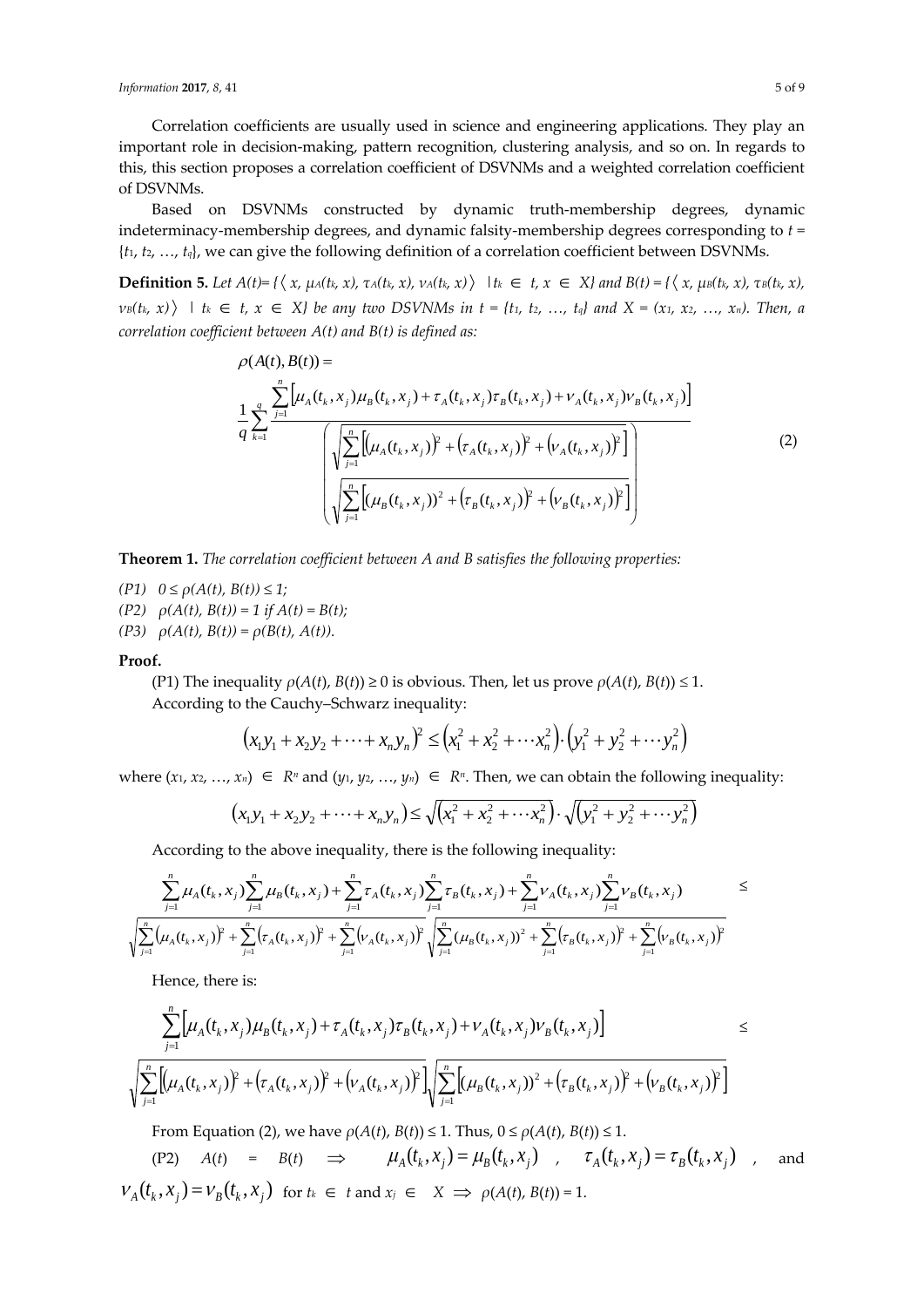In practical applications, we should consider different weights for each element  $x_i$  ( $j = 1, 2, ..., n$ ) in *X* and each time  $t_k$  ( $k = 1, 2, ..., q$ ) in  $t$ . Then, let  $w = (w_1, w_2, ..., w_n)^T$  be the weighting vector of *x*<sub>*j*</sub> (*j* = 1, 2, …, *n*) with  $w_j \ge 0$  and  $\sum_{j=1}^n w_j = 1$ *n j*<sub>*j*</sub> = 1 and *ω*(*t*) = (*ω*(*t*<sub>1</sub>), *ω*(*t*<sub>2</sub>), …, *ω*(*t*<sub>*q*</sub>))<sup>T</sup> be the weighting vector of *t<sub>k</sub>* (*k* = 1, 2, ..., *q*) with  $\omega(t_k) \ge 0$  and  $\sum_{k=1}^{q} \omega(t_k) = 1$ *q*  $\omega_{k=1}^q \omega(t_k) = 1$ . Hence, we further extend the correlation coefficient of Equation (2) to the following weighted correlation coefficient:

$$
\rho_w(A(t), B(t)) = \frac{\sum_{i=1}^n w_i [\mu_A(t_k, x_j) \mu_B(t_k, x_j) + \tau_A(t_k, x_j) \tau_B(t_k, x_j) + \nu_A(t_k, x_j) \nu_B(t_k, x_j)]}{\sqrt{\sum_{j=1}^n w_j [\mu_A(t_k, x_j) + (\tau_A(t_k, x_j) + (\nu_A(t_k, x_j) + \nu_A(t_k, x_j)) + (\nu_A(t_k, x_j) + (\nu_B(t_k, x_j)) + (\nu_B(t_k, x_j) + (\nu_B(t_k, x_j) + \nu_A(t_k, x_j)) + (\nu_B(t_k, x_j) + (\nu_B(t_k, x_j) + (\nu_B(t_k, x_j) + \nu_A(t_k, x_j)) + (\nu_B(t_k, x_j) + (\nu_B(t_k, x_j) + \nu_A(t_k, x_j)) + (\nu_B(t_k, x_j) + (\nu_B(t_k, x_j) + \nu_A(t_k, x_j)) + (\nu_B(t_k, x_j) + (\nu_B(t_k, x_j) + \nu_A(t_k, x_j)) + (\nu_B(t_k, x_j) + (\nu_B(t_k, x_j) + \nu_A(t_k, x_j)) + (\nu_B(t_k, x_j) + (\nu_B(t_k, x_j) + \nu_A(t_k, x_j)) + (\nu_B(t_k, x_j) + (\nu_A(t_k, x_j) + \nu_A(t_k, x_j)) + (\nu_B(t_k, x_j) + (\nu_A(t_k, x_j) + \nu_A(t_k, x_j)) + (\nu_B(t_k, x_j) + (\nu_A(t_k, x_j) + \nu_A(t_k, x_j)) + (\nu_B(t_k, x_j) + \nu_A(t_k, x_j)) + (\nu_B(t_k, x_j) + (\nu_A(t_k, x_j) + \nu_A(t_k, x_j)) + (\nu_B(t_k, x_j) + \nu_A(t_k, x_j)) + (\nu_A(t_k, x_j) + \nu_A(t_k, x_j)) + (\nu_A(t_k, x_j) + \nu_A(t_k, x_j)) + (\nu_B(t_k, x_j) + (\nu_A(t_k, x_j) + \nu_A(t_k, x_j)) + (\nu_A(t_k, x_j) + \nu_A(t_k, x_j)) + (\nu_A(t_k, x_j) + \nu_A(t_k, x_j)) + (\nu_A(t_k, x_j) + \nu_A(t_k, x_j)) + (\nu_A(t_k, x_j) + \nu_A(t_k, x_j)) + (\nu_A(t_k, x_j) + \nu_A(t_k, x_j)) + (\nu_A(t_k, x_j) + \nu_A(t_k, x_j)) + (\nu_A(t_k, x_j) + \nu_A(t_k, x_j)) + (\nu_A(t_k, x_j) + \nu_A(t_k, x
$$

When  $w_j = 1/n$  ( $j = 1, 2, ..., n$ ) and  $\omega(t_k) = 1/q$  ( $k = 1, 2, ..., q$ ), Equation (3) reduces to Equation (2).

**Theorem 2.** *The correlation coefficient ρw(A(t), B(t)) also satisfies the following three properties:*

- $(P1)$   $0 \leq \rho_w(A(t), B(t)) \leq 1;$
- $(P2)$   $\rho_w(A(t), B(t)) = 1$  if  $A(t) = B(t)$ ;
- $(P3)$   $\rho_w(A(t), B(t)) = \rho_w(B(t), A(t)).$

*By the previous similar proof method in Theorem 1, we can prove the properties (P1)–(P3) (omitted).*

## **5. Correlation Coefficient for Multiple Attribute Decision-Making**

In this section, we apply the weighted correlation coefficient of DSVNMs to multiple attribute decision-making problems with DSVNM information.

For a multiple attribute decision-making problem with DSVNM information, let  $G = \{g_1, g_2, ..., g_m\}$ be a discrete set of alternatives,  $X = \{x_1, x_2, ..., x_n\}$  be a set of attributes, and  $t = \{t_1, t_2, ..., t_q\}$  be a time sequence. If the decision makers provide an evaluation value for the alternative  $g_i$  ( $i = 1, 2, ..., m$ ) regarding the attribute  $x_j$  ( $j = 1, 2, ..., n$ ) at a time  $t_k$  ( $k = 1, 2, ..., q$ ), the evaluation value can be represented by the form of a DSVNME  $d_{ij}(t) = \langle (\mu_i(t_1, x_j), \mu_i(t_2, x_j), ..., \mu_i(t_q, x_j)), (\tau_i(t_1, x_j), \tau_i(t_2, x_j), ..., \tau_i(t_q, x_j)) \rangle$  $(x_j)$ ),  $(v_i(t_1, x_j), v_i(t_2, x_j), ..., v_i(t_q, x_j))$   $(j = 1, 2, ..., n; i = 1, 2, ..., m)$ . Therefore, we can elicit a DSVNM decision matrix  $D(t) = (d_{ij}(t))_{m \times n}$ , where  $d_{ij}(t)$  ( $i = 1, 2, ..., m$ ;  $j = 1, 2, ..., n$ ) is in a DSVNME form.

In multiple attribute decision-making problems, the ideal alternative is used to help the identification of the best alternative in the decision set. Therefore, we define each ideal DSVNME  $d_i^*(t) = \langle (\mu^*(t_1, x_i), \mu^*(t_2, x_i), \ldots, \mu^*(t_q, x_i)), (\tau^*(t_1, x_i), \tau^*(t_2, x_i), \ldots, \tau^*(t_q, x_i)), (\nu^*(t_1, x_i), \nu^*(t_2, x_i), \ldots, \nu^*(t_q, x_i)) \rangle$  $(x_j)$ ) =  $\langle (1, 1, ..., 1), (0, 0, ..., 0), (0, 0, ..., 0) \rangle$   $(j = 1, 2, ..., n)$  in the ideal solution (ideal alternative)  $g^*(t) = \left\langle \! \left\langle x_j, d^*_j(t) \right\rangle \right| t_k \in t, x_j \in X \right\}$  (k = 1, 2, ..., q; j = 1, 2, ..., n).

Assume that the weighting vector of attributes for the different importance of each attribute *x*<sub>*j*</sub> (*j* = 1, 2, ..., *n*) is given by  $w = (w_1, w_2, ..., w_n)^\text{T}$  with  $w_j \ge 0$ ,  $\sum_{j=1}^n w_j =$  $\int_{i=1}^{n} w_j = 1$  and the time weighting vector for the different importance of each time  $t_k$  ( $k = 1, 2, ..., q$ ) is given by  $\omega(t) = (\omega(t_1), \omega(t_2), ..., \omega(t_q))^T$ with  $\omega(t_k) \geq 0$  and  $\sum_{k=1}^{q} \omega(t_k) = 1$ *q*  $_{k=1}^{q} \omega(t_k) = 1$ .

Then, we utilize the weighted correlation coefficient for multiple attribute decision-making problems with DSVNM information.

The weighted correlation coefficient between an alternative  $g_i(t)$  ( $i = 1, 2, ..., m$ ) and the ideal solution  $g^*(t)$  is calculated by use of the following formula: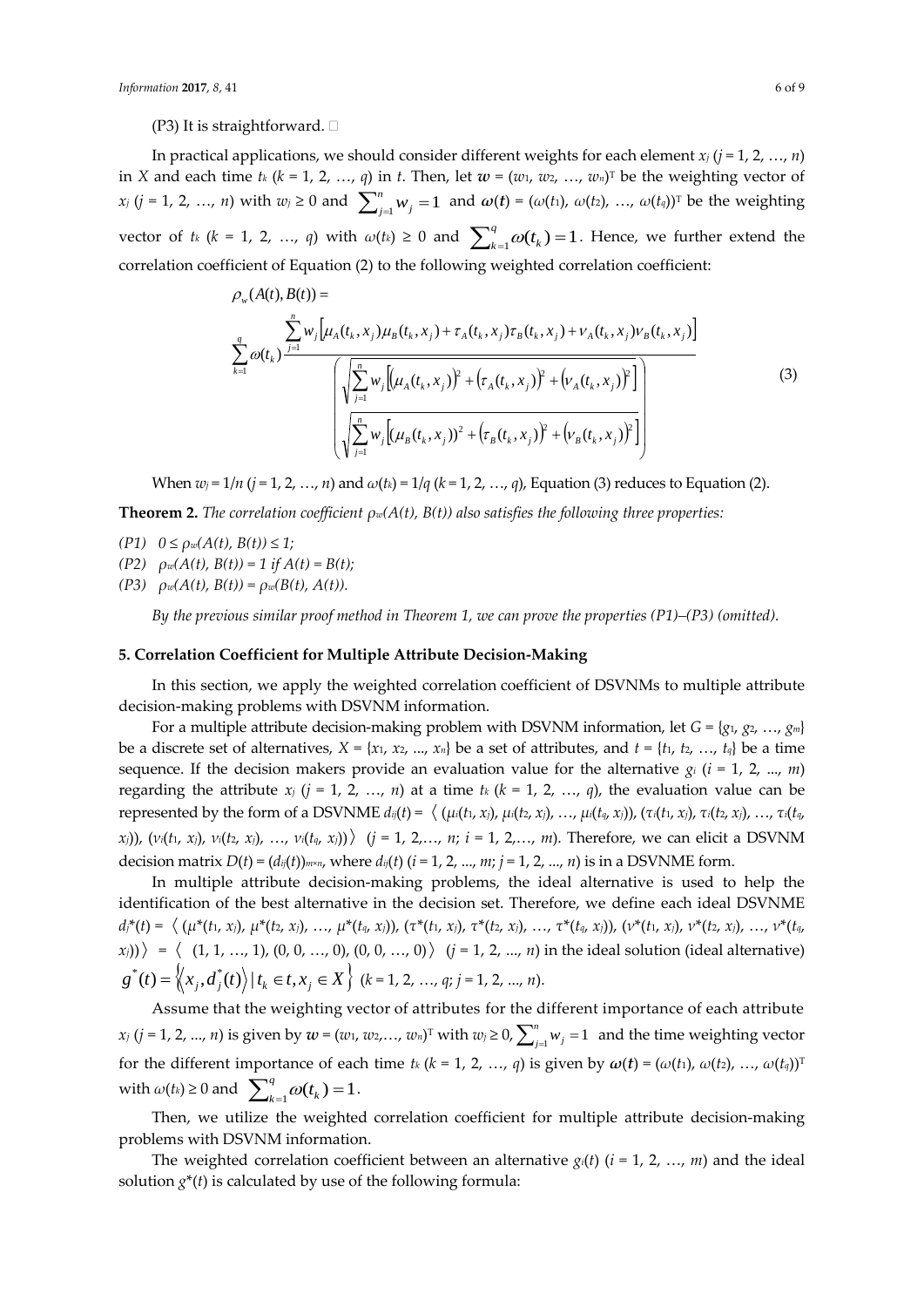$$
\rho_w(g_i(t), g^*(t)) = \sum_{k=1}^q \omega(t_k) \frac{\sum_{j=1}^n w_j [\mu_i(t_k, x_j)]}{\sqrt{\sum_{j=1}^n w_j [(\mu_i(t_k, x_j))^2 + (\tau_i(t_k, x_j))^2 + (\nu_i(t_k, x_j))^2]}}
$$
(4)

The bigger the value of  $\rho_w(g_i(t), g^*(t))$ , the better the alternative  $g_i$ . Then, we rank the alternatives and select the best one(s) according to the values of weighted correlation coefficients.

## **6. Practical Example**

A practical example about investment alternatives for a multiple attribute decision-making problem adapted from Ye [8] is used to demonstrate the applications of the proposed decision-making method under a DSVNM environment. There is an investment company, which wants to invest a sum of money in the best option. There is a panel with four possible alternatives to invest the money: (1)  $g_1$  is a car company; (2)  $g_2$  is a food company; (3)  $g_3$  is a computer company; (4)  $g_4$  is an arms company. The investment company must take a decision according to the three attributes: (1)  $x_1$  is the risk factor; (2)  $x_2$  is the growth factor; (3)  $x_3$  is the environmental factor. Let us consider the evaluations of the alternatives on the attributes given by decision makers or experts in the time sequence  $t = \{t_1, t_2, t_3\}$ . Assume that the weighting vector of the attributes is given by  $w =$ (0.35, 0.25, 0.40)<sup>T</sup> and the weighting vector of times is given by  $\omega(t) = (0.25, 0.35, 0.40)^T$ . The four possible alternatives of  $g_i$  ( $i = 1, 2, 3, 4$ ) regarding the three attributes of  $x_j$  ( $j = 1, 2, 3$ ) are evaluated by decision makers, and then the evaluation values are represented by using DSVNMEs, which are given as the following DSVNM decision matrix *D*(*t*):

$$
D(t) = \begin{cases} \langle (0.4, 0.5, 0.3), (0.1, 0.2, 0.3), (0.3, 0.2, 0.3) \rangle \\ \langle (0.6, 0.4, 0.5), (0.1, 0.1, 0.2), (0.1, 0.2, 0.3) \rangle \\ \langle (0.4, 0.2, 0.3), (0.2, 0.1, 0.2), (0.2, 0.3, 0.3) \rangle \\ \langle (0.7, 0.6, 0.8), (0.1, 0.0, 0.0), (0.1, 0.1, 0.1) \rangle \\ \langle (0.4, 0.5, 0.3), (0.1, 0.2, 0.2), (0.2, 0.3, 0.3) \rangle \\ \langle (0.5, 0.6, 0.7), (0.1, 0.1, 0.1), (0.1, 0.2, 0.2) \rangle \\ \langle (0.4, 0.5, 0.6), (0.1, 0.2, 0.2), (0.4, 0.2, 0.3) \rangle \\ \langle (0.6, 0.5, 0.7), (0.1, 0.2, 0.1), (0.2, 0.3, 0.2) \rangle \\ \langle (0.5, 0.6, 0.7), (0.2, 0.2, 0.2), (0.4, 0.3, 0.5) \rangle \\ \langle (0.5, 0.6, 0.7), (0.2, 0.1, 0.2), (0.1, 0.2, 0.2) \rangle \\ \langle (0.6, 0.5, 0.6), (0.3, 0.2, 0.3), (0.2, 0.2, 0.3) \rangle \\ \langle (0.4, 0.5, 0.4), (0.3, 0.2, 0.2), (0.2, 0.1, 0.2) \rangle \end{cases}
$$

Then, the developed approach is utilized to give the ranking order of the alternatives and the best one(s).

.

By applying Equation (4), we can obtain the values of the weighted correlation coefficient between each alternative and the ideal alternative as follows:

 $\rho_w(g_1(t), g^*(t)) = 0.6285$ ,  $\rho_w(g_2(t), g^*(t)) = 0.9122$ ,  $\rho_w(g_3(t), g^*(t)) = 0.7758$  and  $\rho_w(g_4(t), g^*(t)) = 0.9025$ . According to the above values of weighted correlation coefficients, we can give the ranking order of the four alternatives:  $A_2 \succ A_4 \succ A_3 \succ A_1$ , which is in accordance with the one of [8]. Therefore, the alternative *A*<sup>2</sup> is the best choice.

The example clearly indicates that the proposed decision-making method is simple and effective under the DSVNM environment, based on the weighted correlation coefficient of DSVNMs for dealing with multiple attribute decision-making problems with DSVNM information, since such a decision-making method can represent and handle the dynamic evaluation data given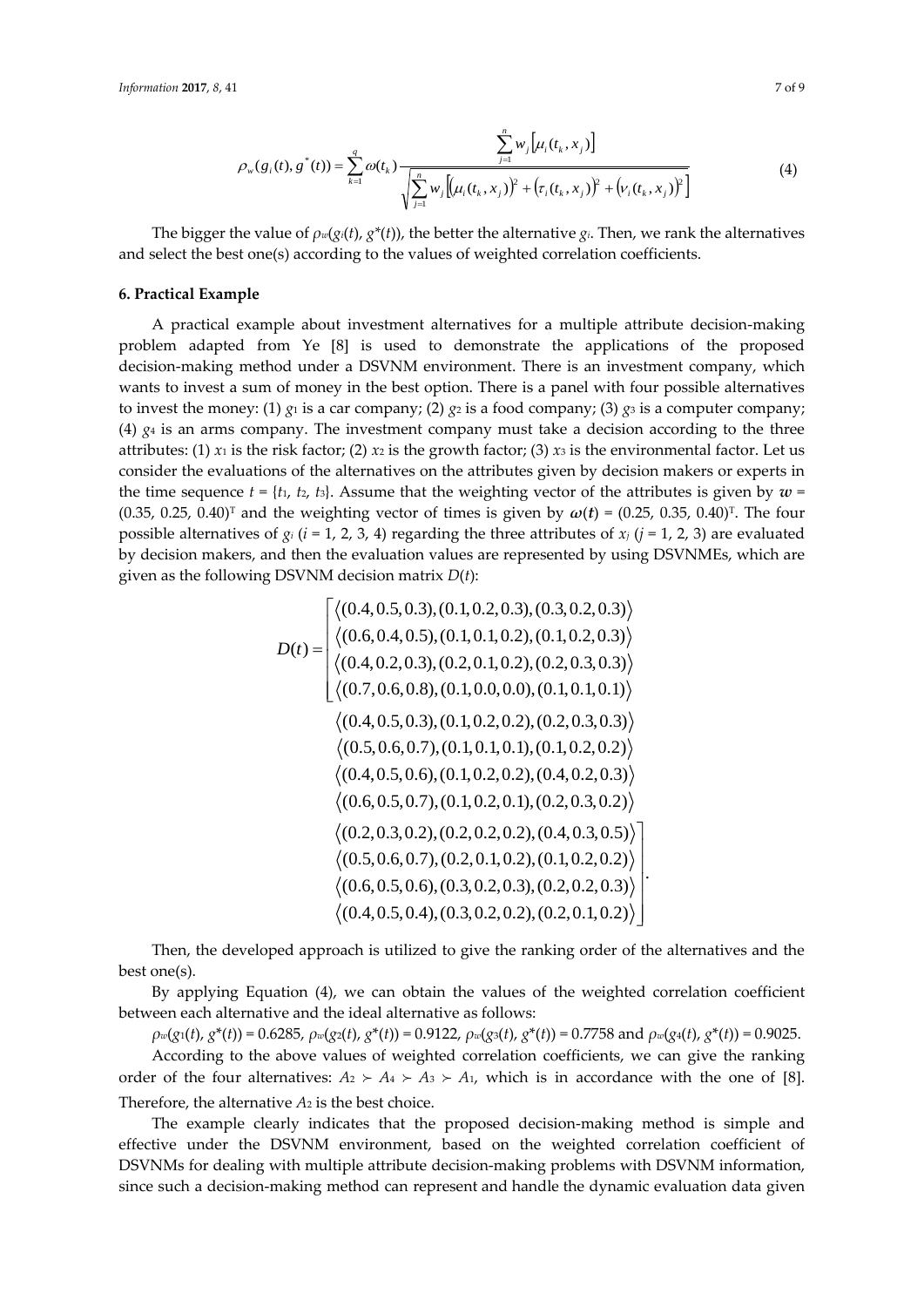## **7. Conclusions**

Based on dynamic information collected from different time intervals in some real situations, this paper proposed a DSVNM to express dynamic information and the operational relations of DSVNMs. The DSVNM is a dynamic set encompassing a time sequence, where its truth-membership degrees, indeterminacy-membership degrees, and falsity-membership degrees are represented by time sequences. Therefore, DSVNM has desirable characteristics and advantages of its own for handling dynamic problems according to a time sequence in real applications, whereas existing neutrosophic sets cannot deal with them.

Then, we proposed the correlation coefficient of DSVNMs and weighted correlation coefficient of DSVNMs and investigated their properties. Based on the weighted correlation coefficient of DSVNMs, the multiple attribute decision-making method was proposed under a DSVNM environment, in which the evaluated values of alternatives regarding attributes take the form of DSVNMEs. Through the weighted correlation coefficient between each alternative and the ideal alternative, one can rank alternatives and choose the best one(s). Finally, a practical example about investment alternatives was given to demonstrate the practicality and effectiveness of the developed approach. The proposed method is simple and effective under the DSVNM decision-making environment.

In the future, we shall extend DSVNMs to interval/bipolar neutrosophic sets and develop dynamic interval/bipolar neutrosophic decision-making and medical diagnosis methods in different time intervals.

**Acknowledgment:** This paper was supported by the National Natural Science Foundation of China (No. 71471172).

**Conflicts of Interest:** The author declares no conflict of interest.

## **References**

- 1. Smarandache, F. *A Unifying Field in Logics: Neutrosophy. Neutrosophic Probability, Set and Logic*; American Research Press: Rehoboth, MA, USA, 1999.
- 2. Zadeh, L.A. Fuzzy Sets. *Inf. Control* **1965**, *8*, 338–353.
- 3. Atanassov, K. Intuitionistic fuzzy sets. *Fuzzy Sets Syst.* **1986**, *20*, 87–96.
- 4. Atanassov, K.; Gargov, G. Interval valued intuitionistic fuzzy sets. *Fuzzy Sets Syst.* **1989**, *31*, 343–349.
- 5. Wang, H.; Smarandache, F.; Zhang, Y.Q.; Sunderraman, R. *Interval Neutrosophic Sets and Logic: Theory and Applications in Computing*; Hexis: Phoenix, AZ, USA, 2005.
- 6. Wang, H.; Smarandache, F.; Zhang, Y.Q.; Sunderraman, R. Single valued neutrosophic sets. *Multisp. Multistruct.* **2010**, *4*, 410–413.
- 7. Chi, P.P.; Liu, P.D. An extended TOPSIS method for the multiple attribute decision-making problems based on interval neutrosophic sets. *Neutrosophic Sets Syst.* **2013**, *1*, 63–70.
- 8. Ye, J. Multicriteria decision-making method using the correlation coefficient under single-valued neutrosophic environment. *Int. J. Gen. Syst.* **2013**, *42*, 386–394.
- 9. Liu, P.D.; Chu, Y.C.; Li, Y.W.; Chen, Y.B. Some generalized neutrosophic number Hamacher aggregation operators and their application to group decision-making. *Int. J. Fuzzy Syst.* **2014**, *16*, 242–255.
- 10. Liu, P.D.; Wang, Y.M. Multiple attribute decision-making method based on single valued neutrosophic normalized weighted Bonferroni mean. *Neural Comput. Appl.* **2014**, *25*, 2001–2010.
- 11. Liu, P.D.; Tang, G.L. Some power generalized aggregation operators based on the interval neutrosophic numbers and their application to decision-making. *J. Intell. Fuzzy Syst.* **2016**, *30*, 2517–2528.
- 12. Liu, P.D.; Wang, Y.M. Interval neutrosophic prioritized OWA operator and its application to multiple attribute decision-making. *J. Syst. Sci. Complex.* **2016**, *29*, 681–697.
- 13. Liu, P.D. The aggregation operators based on Archimedean t-conorm and t-norm for the single valued neutrosophic numbers and their application to decision-making. *Int. J. Fuzzy Syst.* **2016**, *18*, 849–863.
- 14. Şahin, R.; Küçük, A. Subsethood measure for single valued neutrosophic sets. *J. Intell. Fuzzy Syst.* **2015**, *29*, 525–530.